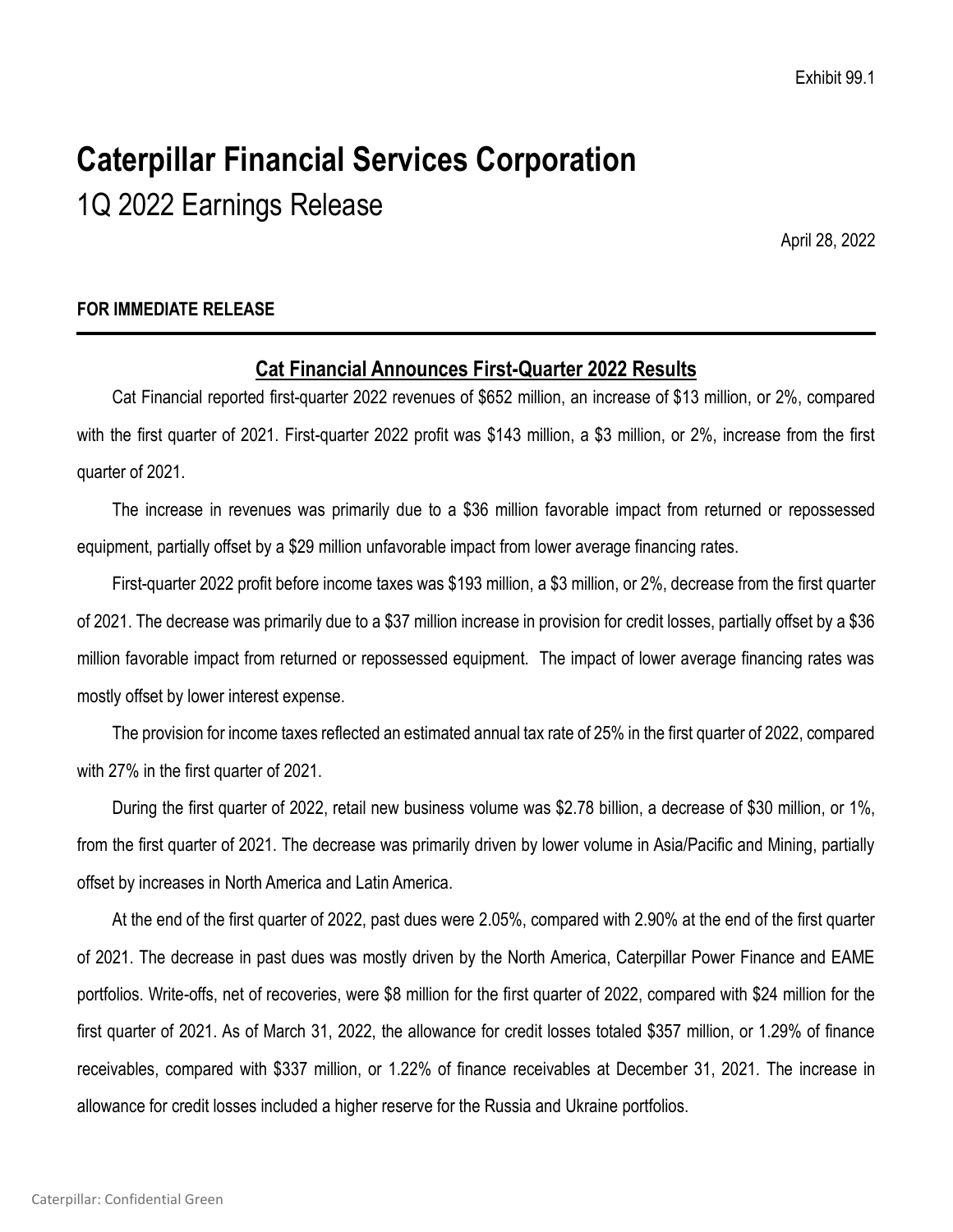"The Cat Financial team continues to focus on execution of our strategy and supporting our customers with financial services solutions," said Dave Walton, president of Cat Financial and vice president with responsibility for the Financial Products Division of Caterpillar Inc. "With strong portfolio health, we continue to deliver solid operational results."

#### **About Cat Financial**

Cat Financial is a subsidiary of Caterpillar, the world's leading manufacturer of construction and mining equipment, diesel and natural gas engines, industrial gas turbines, and diesel-electric locomotives. For more than 40 years, Cat Financial has provided a wide range of financing solutions to customers and Cat® dealers for machines, engines, Solar® gas turbines, genuine Cat parts and services. Headquartered in Nashville, Tennessee, Cat Financial serves customers globally with offices and subsidiaries located throughout North and South America, Asia, Australia, Europe and Africa. Visit cat.com to learn more about Cat Financial.

Caterpillar media contact: Kate Kenny, 309-361-9333 or Kenny\_Kate@cat.com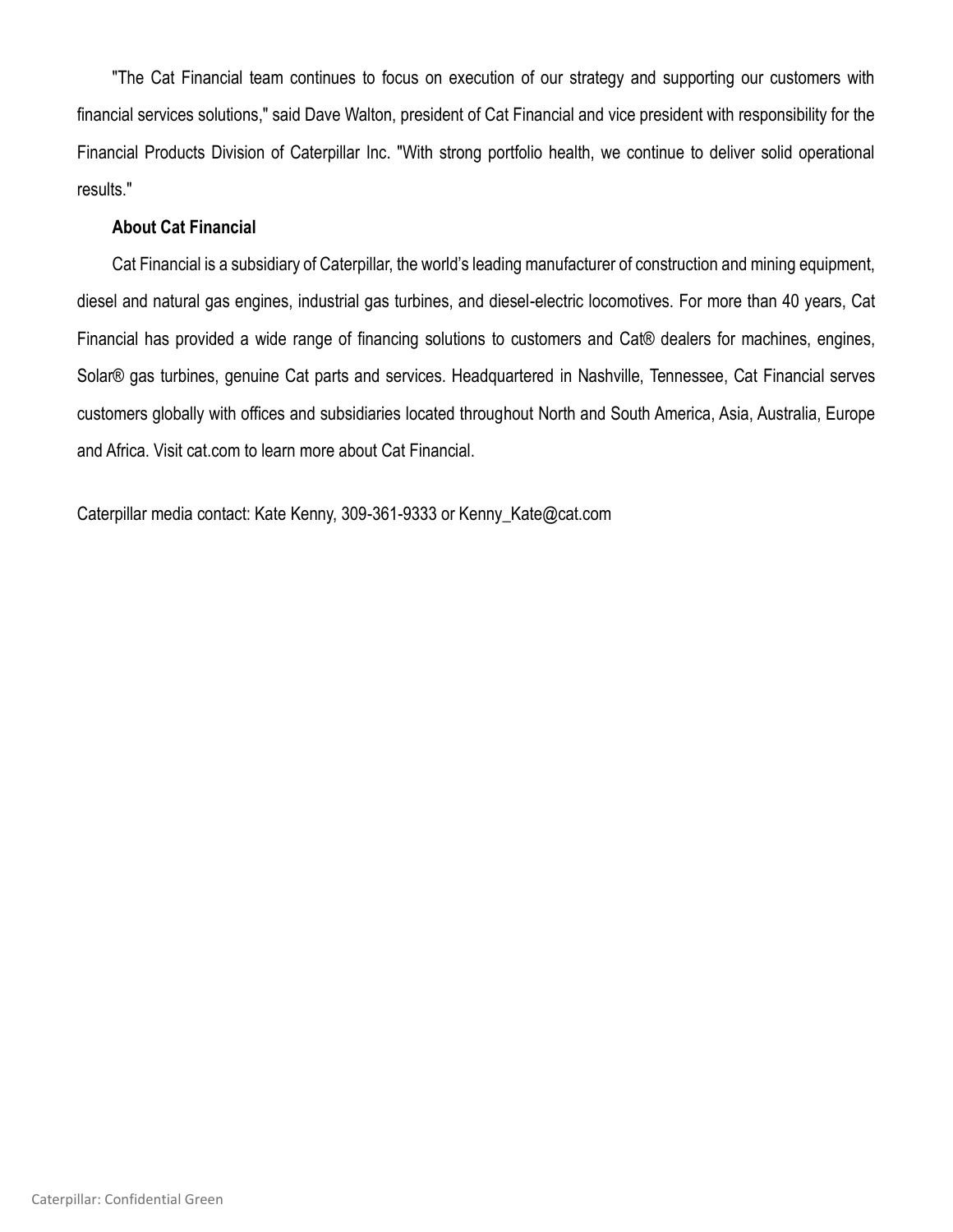# **STATISTICAL HIGHLIGHTS:**

# **FIRST-QUARTER 2022 VS. FIRST-QUARTER 2021 (ENDED MARCH 31, EXCEPT TOTAL ASSETS)**

(Millions of dollars)

|                                                                    | 2022     | 2021     | <b>CHANGE</b> |
|--------------------------------------------------------------------|----------|----------|---------------|
| <b>Revenues</b>                                                    | 652      | 639      | 2%            |
| Profit Before Income Taxes                                         | 193      | 196      | $(2)\%$       |
| Profit (excluding profit attributable to noncontrolling interests) | 143      | 140      | 2%            |
| <b>Retail New Business Volume</b>                                  | 2.779    | 2.809    | (1)%          |
| Total Assets at March 31 and December 31, respectively             | \$32,595 | \$32,387 | 1%            |